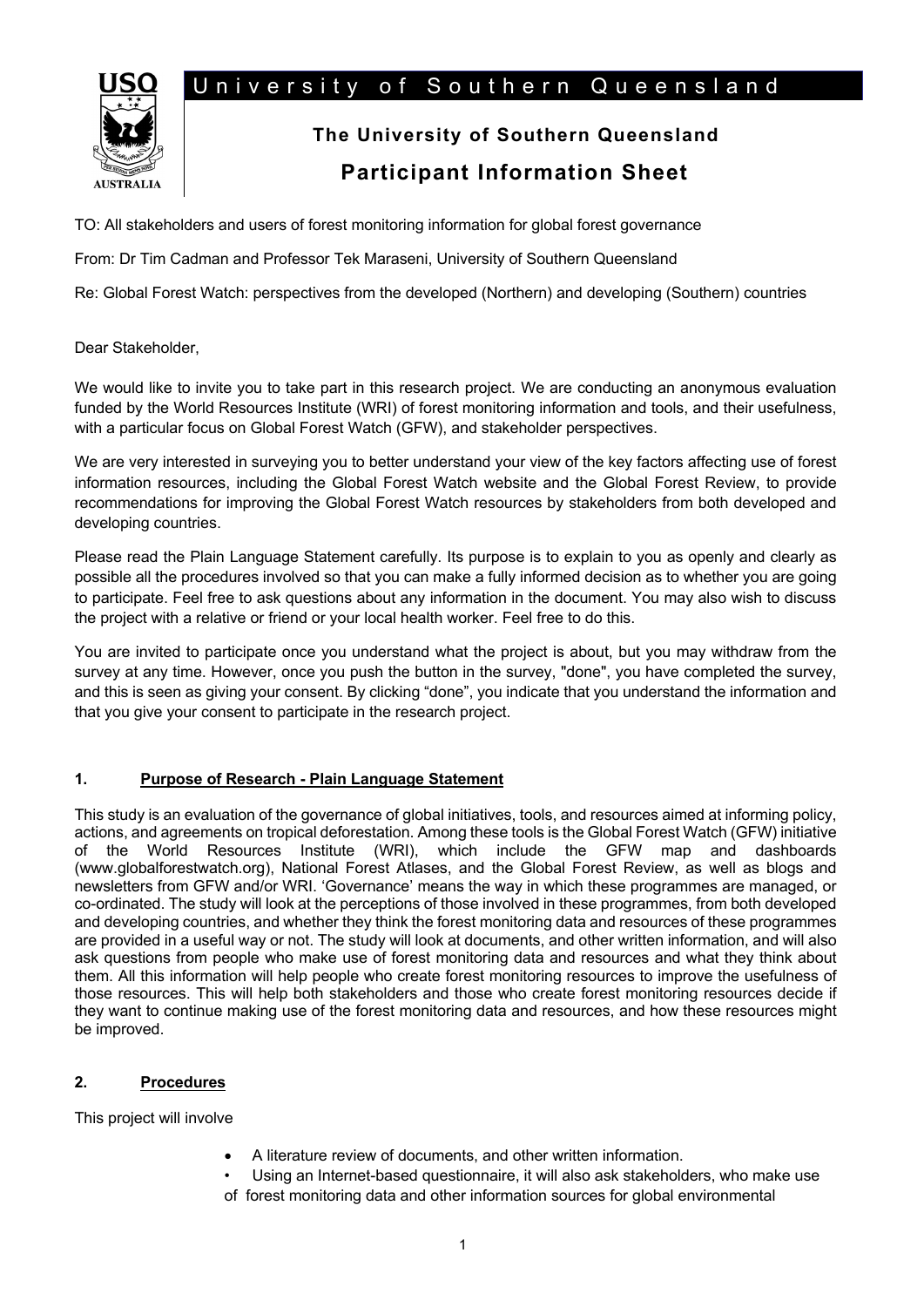governance. You do not have to be familiar with Global Forest Watch to answer the survey.

- Follow up interviews for those who wish to be interviewed.
- A public forum at a time and venue yet to be determined.

There are a minimum of 15 and a maximum of 21 questions, depending how you answer, and opportunities for comments. The survey can take as little as fifteen minutes; making comments will last longer, depending on how much the participant wishes to write.

- The survey will be open for approximately one month, and will be monitored by the researchers.
- The survey will help people to provide input into the evaluation of the GFW initiative and other initiatives, and offer comments on how they might be improved.
- The survey will invite people to be involved in follow-up interviews; a space is provided for people to provide their contact details. Agreement to participate in follow-up interviews is entirely voluntary. You will be interviewed for no more than 50 minutes online.
- There are minimal risks with this survey. It is possible you may feel a sense of frustration with GFW resources and other information sources as a result of writing about, or sharing, your feelings.

#### **3. Confidentiality**

The survey is anonymous. In any publication, information will be provided in such a way that you cannot be identified.

#### **4. Voluntary Participation**

Participation is entirely voluntary. **If you do not wish to take part you are not obliged to.** If you decide to take part and later change your mind, you are free to withdraw from the project at any stage. Any information already obtained from you will be destroyed. Hard copy will be shredded, and digital information will be erased.

Your decision whether to take part or not to take part, or to take part and then withdraw, will not affect your relationship with the University of Southern Queensland.

#### **5. Queries or Concerns**

Should you have any queries regarding the progress or conduct of this research, you can contact the principal researcher:

Doctor Tim Cadman

Adjunct Research Fellow Centre for Sustainable Agricultural Systems (Operations) University of Southern Queensland Toowoomba QLD 4350

Ph: 0419 628 709 E:Mail: tim.cadman@usq.edu.au

If you have any ethical concerns with how the research is being conducted or any queries about your rights as a participant, please feel free to contact the University of Southern Queensland Ethics Officer on the following details.

Ethics and Research Integrity Officer Office of Research and Higher Degrees University of Southern Queensland West Street, Toowoomba 4350 Ph: +61 7 4631 2690 Email: ethics@usq.edu.au